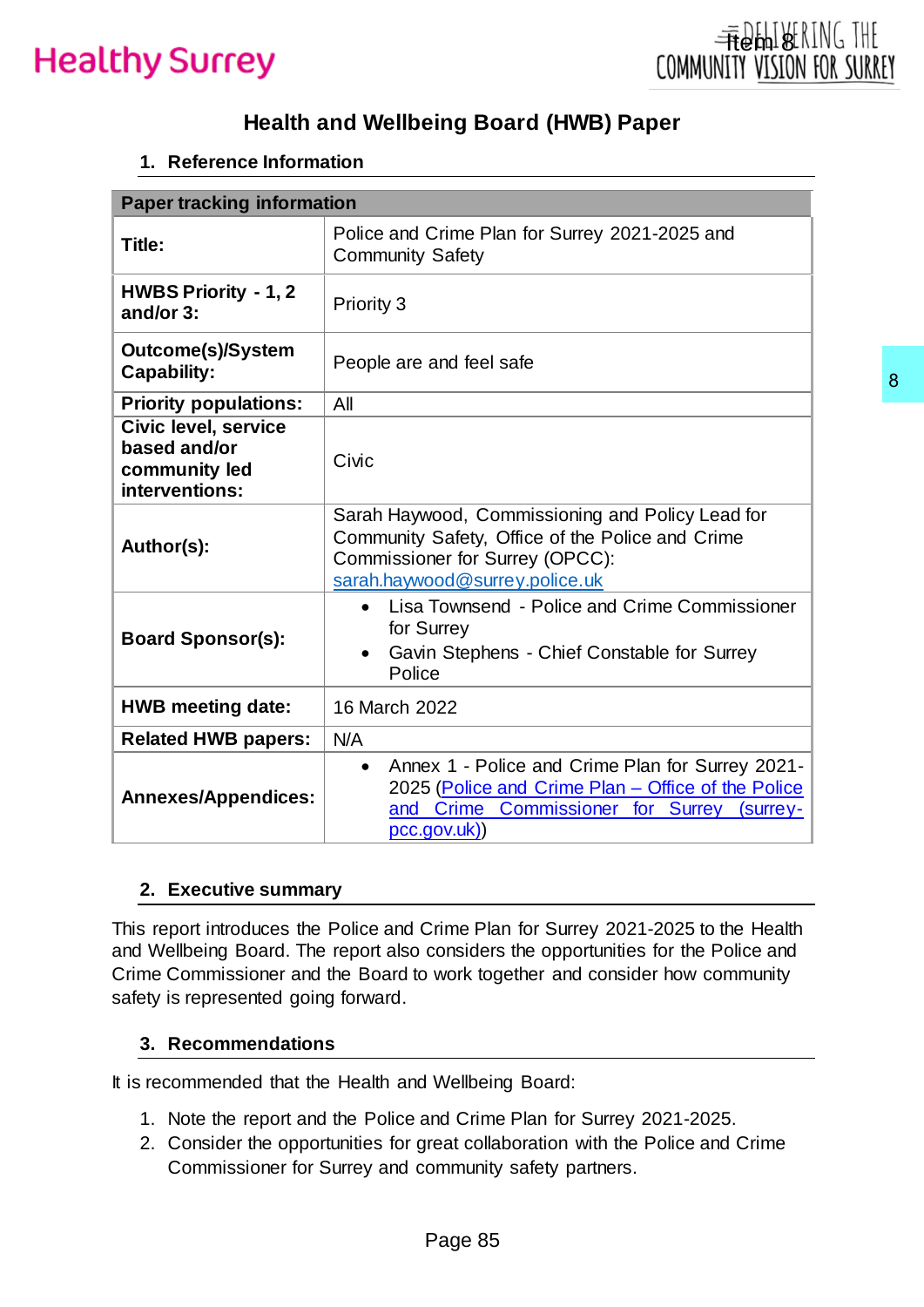3. Endorse the proposal to hold a biannual meeting to agree the community safety strategic direction.

## **4. Reason for Recommendations**

This paper recommends a new Police and Crime Plan for Surrey to the Board for the following reasons:

- Meets the statutory duty of the Police Reform and Social Responsibility Act 2011 to corporate with partners, and
- Seeks to find opportunities for the Board and the Police and Crime Commissioner for Surrey to work together.

The paper also details the proposal to create a biannual meeting to bring community safety partners together to agree the strategic delivery of the Community Safety Agreement.

### **5. Detail**

## **Purpose of the Police & Crime Plan**

Police & Crime Plans are a statutory requirement for all police force areas introduced as part of the Police Reform and Social Responsibility Act 2011. Whilst every plan will be localised in nature, they will share a common aim in communicating a Commissioner's vision and objectives during his or her term of office. The Plan is intended to set out a range of activities that will tackle crime and improve community safety in an efficient and effective way. It will impact upon a wide variety of stakeholders and has a number of different intended audiences including the public, victims of crime, Chief Officers of Police, the Secretary of State, the Police and Crime Panel, private and voluntary sectors and partner agencies such as criminal justice and local authorities. The paper also details the proposal to create a<br>safety partners together to agree the strategic c<br>Agreement.<br>5. Detail<br>Purpose of the Police & Crime Plan<br>as part of the Police & Reform and Social Responting the localised i

The Surrey Police and Crime Commissioner (PCC) is required to issue a new Police & Crime Plan "as soon as practicable" after taking office. Until a new plan is issued, the plan set by the previous PCC remains in place. The PCC is obliged to prepare a draft in consultation with the Chief Constable and should also consult to obtain the views of local people, victims of crime and partner agencies such as community safety partnerships to inform her priorities.

The content, style and focus of the plan is a matter for the Commissioner. However, the Police Reform and Social Responsibility Act 2011 identified several items that must be contained within every Plan, as follows:

- the Commissioner's police and crime objectives for the area;
- the policing of the police area which the chief officer of police is to provide;
- the financial and other resources which the Commissioner is to provide to the chief officer of police;
- the means by which the chief officer of police will report to the commissioner on the chief officer's provision of policing;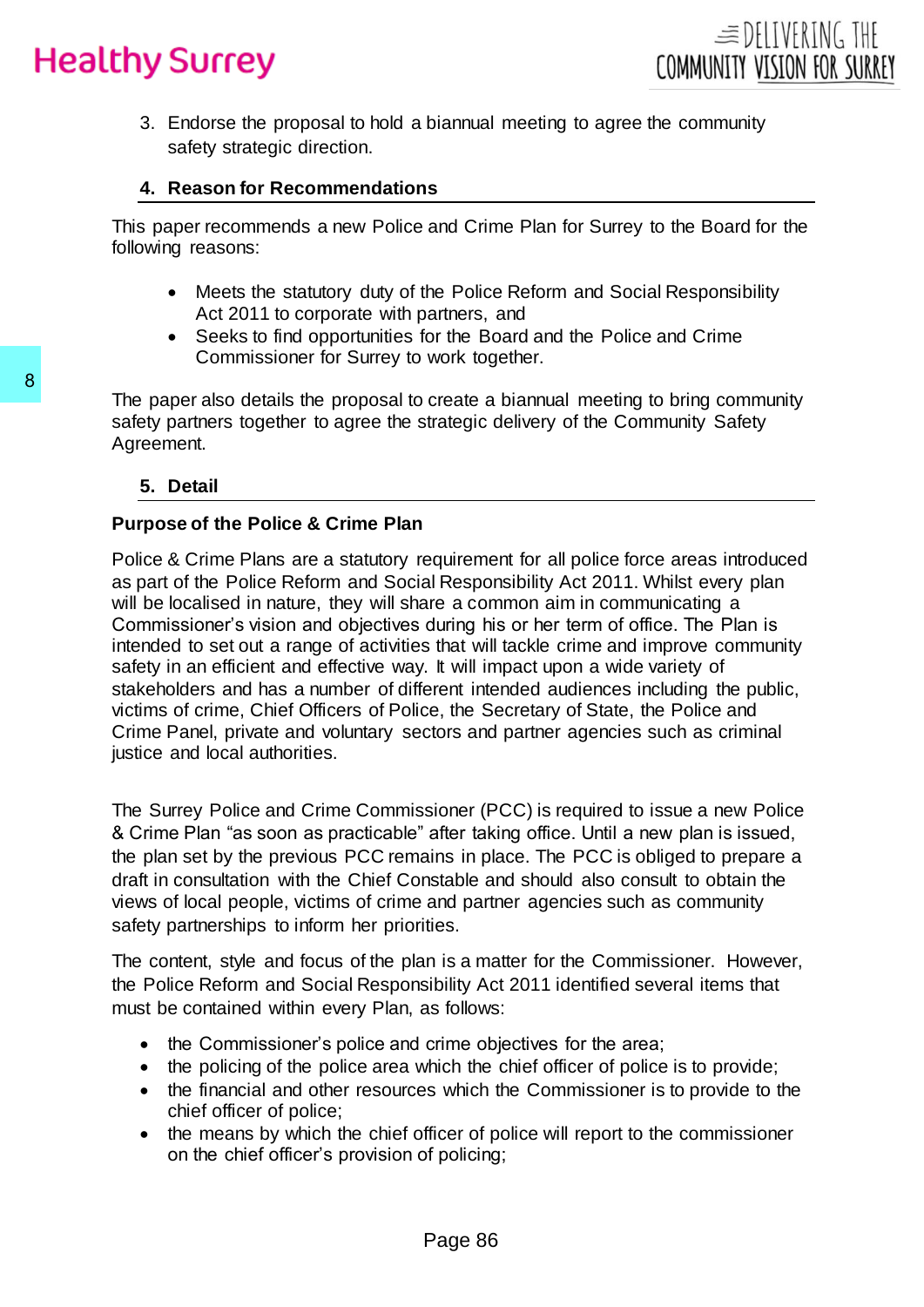

- the means by which the chief officer of police's performance in providing policing will be measured; and
- the grants which the Commissioner is to make.

In addition, there are several statutory responsibilities that the Commissioner must consider when formulating the Police and Crime Plan, including to:

- Co-operate with responsible authorities in formulating and implementing local crime and disorder strategies and have regard to the relevant priorities of each responsible authority;
- Make arrangements for engaging with local people;
- Achieve value for money;
- Co-operate with local criminal justice bodies to provide an efficient and effective criminal justice system for the police area;
- Ensure that the Chief Constable fulfils their duties relating to equality and diversity;
- Have regard to the need to safeguard and promote the welfare of children;
- Have regard to the Strategic Policing Requirement issued by the Secretary of State;
- Have regard to any guidance or codes of practice issued by the Secretary of State.

#### **The Police and Crime Plan for Surrey 2021-2025**

All of the above requirements were considered in formulating the draft Police & Crime Plan, the published Police and Crime Plan for Surrey 2021-2025 is attached as Annex 1 to this report.

The PCC and Deputy PCC also carried out extensive consultation with partners and residents. A wide range of partners were consulted including councillors, Police and Crime Panel members, MPs, schools, police officers and staff across the organisation, community safety partners and safeguarding partners, rural communities, and diverse groups. The Health and Wellbeing Board was presented the consultation and ways to respond at the September 2021 Board.

The Commissioner also consulted with the Chief Constable and his team throughout the development of the Plan. In addition, consideration was given to the intelligence and strategic analysis of crime problems in Surrey; partnership strategies including the Health and Wellbeing Strategy; views of professionals in policing and the OPCC; national priorities; current performance; finances and financial outlook and the Force Management Statement. stice bodies to provide an efficient and<br>for the police area;<br>for the police area;<br>gyard and promote the welfare of children;<br>illcing Requirement issued by the Secretary of<br>codes of practice issued by the Secretary of<br>rode

The Plan was also been developed alongside the budget and consideration given to what is achievable with the police precept set and funding available for wider community safety work.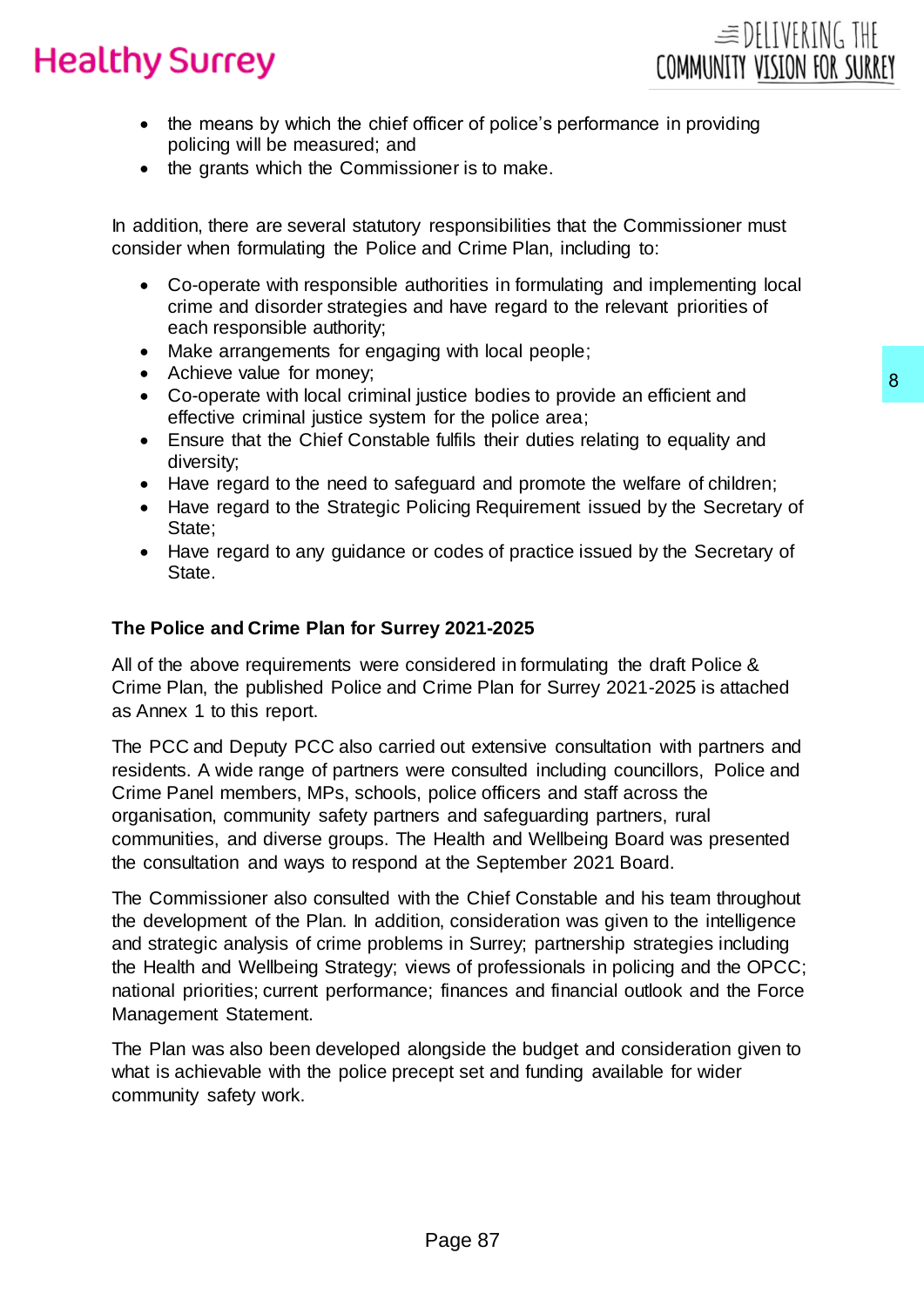### **Priorities**

The priorities set in the Plan are:

- *Preventing violence against women and girls in Surrey*
- *Protecting people from harm in Surrey*
- *Working with Surrey communities so that they feel safe*
- *Strengthen relationships between Surrey Police and Surrey residents*
- *Ensuring safer Surrey roads*

The Plan details the key actions to be taken by Surrey Police and the PCC's own office to achieve those aims. In addition, there is a section on resources for Surrey Police and the PCC and a section to cover other statutory requirements for a Police and Crime Plan.

### **Monitoring Progress Against Police and Crime Plan**

Along with the development of the Plan, the OPCC has been working with Surrey Police to develop the measures to monitor progress against the Plan. A new scorecard for the Force Service Board has been agreed and will be used to hold the Chief Constable to account. The PCC has also launched her new Surrey Performance and Accountability Meeting which is online and available for members of the public and stakeholders to consider.

### **Community Safety Strategic Priority Setting**

As the Board will recall in March 2020 the then Community Safety Board merged with the Health and Wellbeing Board. The overriding aim of the merger was to create a whole systems approach and develop a sense of shared priorities through collaborative working.

The scoping work prior to the merger recognised the statutory responsibilities of the partners and associated boards but was also mindful of the 2018 Policing, Health and Social Care Consensus that set health, social care and police partners a challenge of considering how we work together and to move beyond a single service response to prevention and commissioning. In March 2020 all agreed the merger created an exciting opportunity.

The Consensus also lay the foundation for the Community Safety Agreement which followed the merger, and which set the partnerships aspirations.

The Agreement set out how the HWB would strive to work together to use our shared capabilities and resource to enhance the response to the lives of those with the most complex needs. How as a partnership it would become better at identifying and supporting vulnerable people, making every contact count. Finally, how we would look to improve our support to victims of crime and anti-social behaviour, making sure that we fully consider harm, and risk when we are commissioning and delivering support and preventatives services. Bolice and the PCC and a section to cover othe<br>
and Crime Plan.<br>
Monitoring Progress Against Police and Cri<br>
Along with the development of the Plan, the OF<br>
Police to develop the measures to monitor progress<br>
scorecard for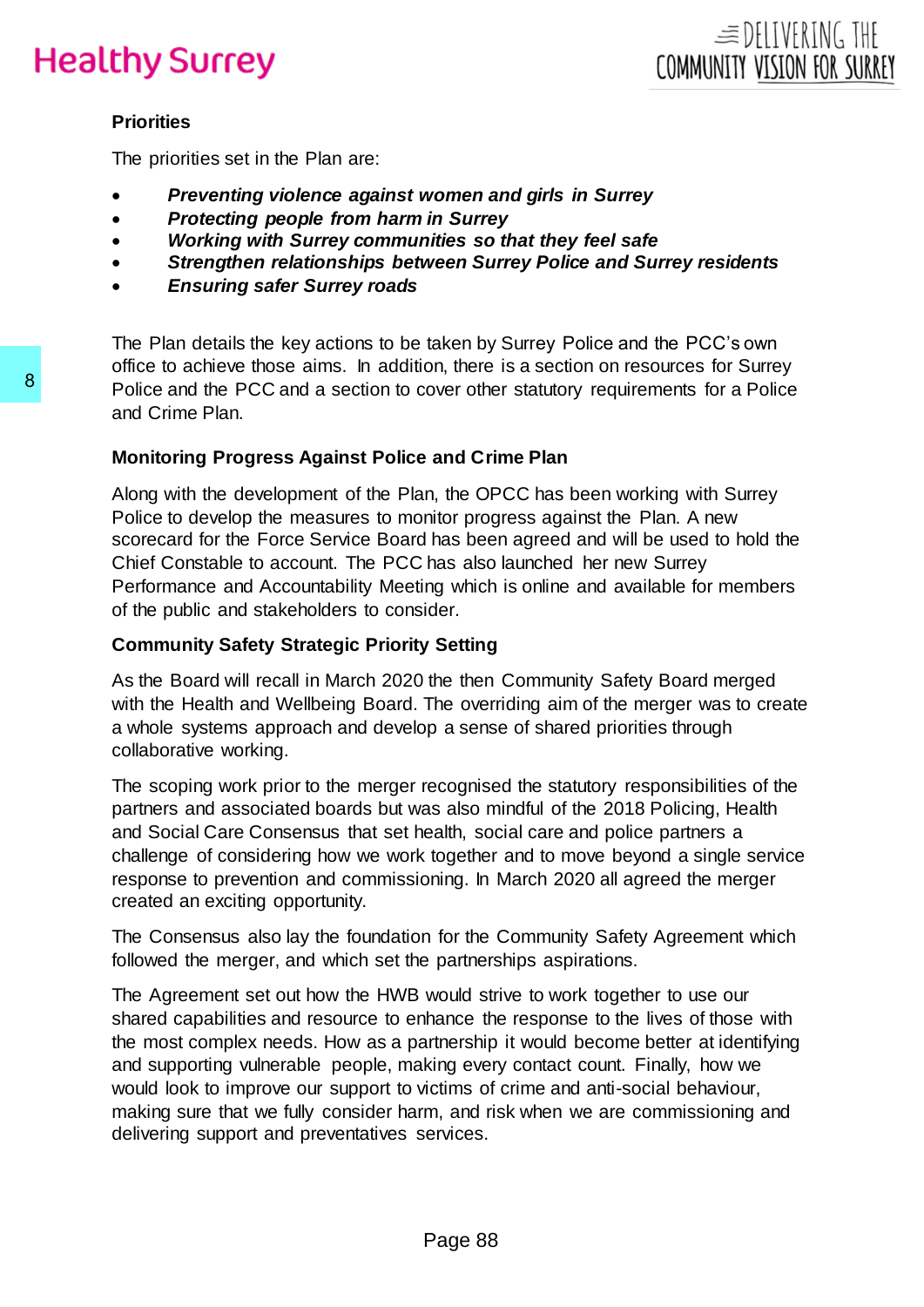

The Health and Wellbeing Board is wide ranging and complex and in dealing with the aftermath of the pandemic it is felt there is a gap emerging between the workings of countywide boards, and local delivery through the Community Safety Partnerships.

Statutorily, the local Community Safety Partnerships and the Police and Crime Commissioner have a duty to cooperate and this cooperation is felt to be constrained currently.

### **Proposal**

It is recommended that through the OPCC a biannual *meeting* will be held to bring Community Safety Partners together to discuss countywide threats and opportunities and agree an approach to making Surrey's communities safer.

The objectives would be to:

- Meet the statutory duty to cooperate across community safety partners;
- Share data and trends to enable a collective response to countywide and local threats;
- Enable the development of shared priorities across community safety, criminal justice and health and social care to be brought to the Health and Well-being Board via the Community Safety Agreement and priority three;
- Create opportunities to explore co-commissioning and joint project delivery;
- Provide a forum to engage in and respond to the Health and Wellbeing Strategy and the Health and Wellbeing Board's forward plan and performance monitoring;
- Create a space for community safety partners to share best practice and highlight common areas of challenge;
- Create a more cohesive approach to community safety that aligns and engages with county wide partners and provision.

The full day conferences will be held in the spring and winter and allow for presentation, networking and priority setting.

The proposal to reinstate a community safety meeting is not to distract from or duplicate the partnership work taking place within the Health and Wellbeing Board but to provide a place for community safety partners to meet, network and agree focused priorities which will feed into the Health and Wellbeing Strategy's implementation plans. The Health and Wellbeing Board will still hold the Community Safety Agreement as a key part of the Health and Wellbeing Strategy and work to support the delivery of its priorities across Surrey. 8<br>
erate across community safety partners;<br>
a a collective response to countlywide and local<br>
red priorities across community safety, criminal<br>
re to be brought to the Health and Well-being<br>
overoministioning and joint pro

#### **Membership**

The membership will be extended to chairs of the CSPs, Community Safety Officer/Managers, representatives from the statutory partners (Surrey Police, Health, Probation, Surrey County Council and Surrey Fire and Rescue Service). Subject leads as well as data specialists will also be invited to provide updates on key lines of work. The Health and Wellbeing Board would be a key stakeholder.